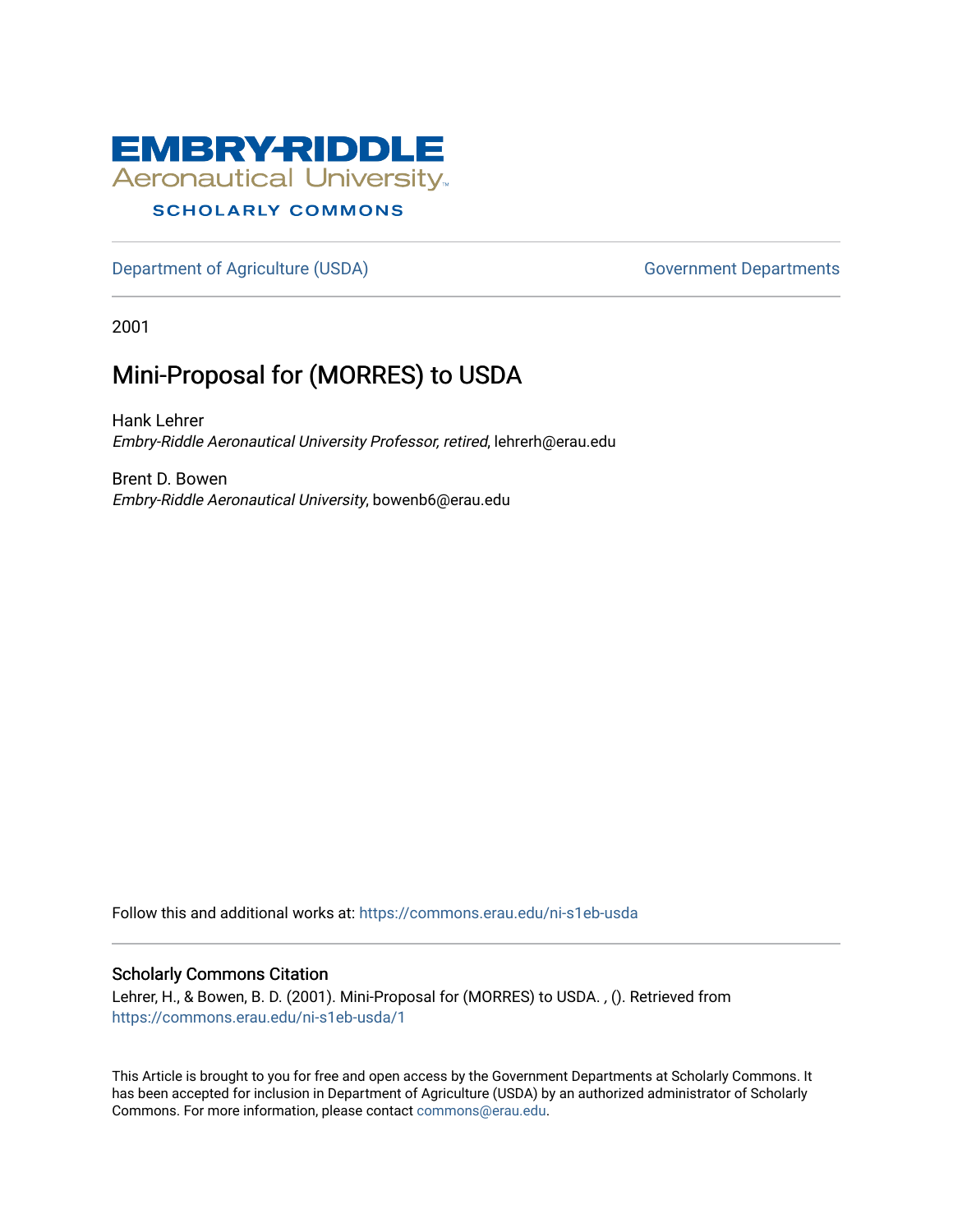# **Proposal to the US Department of Agriculture**

May 8, 2001

### 1. **Project Title: Missouri River Remote Sensing (MORRES): A Partnership Between the NE NASA Space Grant and Selected Great Plains Tribal Governments**

#### 2. **Principal Investigator**

Kent Penney, Director Nebraska Department of Aeronautics, Lincoln, NE 1-402-471-2371 or kpenney@mail.state.ne.us

#### 3. **The Application**

The Missouri River Basin (Mni Sose in Lakota) is home for the major portion of the Northern Great Plains Indian Nations. The extent of tribal land in this area is estimated at well over 15 million acres and the Missouri River drains that land and flows toward the Gulf of Mexico via the Mississippi River. However, the Missouri River is considered by many to be one of the most endangered tributaries in this country. Specifically, there are many indigenous species of fish and wildlife (pallid sturgeon, interior least tern, and piping plover) that are considered endangered or are rapidly approaching that status. In addition, Indian Nations in the region are faced with increases of population, changes in land use, issues related to urban industrial growth, and a reduction in general water quality.

In many areas of the country, community awareness and action to mitigate the effects of similar economic, environmental, social, and political issues outlined above are progressing well. However, American Indians in general and the tribal nations of the Upper Missouri River Valley specifically have not been as fortunate in meeting and solving these challenges. In many cases, tribes have not possessed or had access to the technical expertise, environmental technology, or appropriate information to begin to address and solve these major issues.

The project outlined in this brief proposal intends to attempt to rectify some of the inequities outlined above. In addition, the project is envisioned to have a more regionally focused approach rather than just encompass the Native American tribes of Nebraska. This unique conceptual framework has been selected because the problems and the solutions for these problems will have a much greater impact than on just one state. Additionally, future expansion of this research will naturally include several other neighboring states so it seems most expedient to build a multi-tribe and multi-state infrastructure from the onset. The charter tribes for this project will include from 4 to6 of those currently located in Nebraska (Ponca, Omaha, Santee Sioux, and Winnebago) and South Dakota (Cheyenne River Sioux, Crow Creek Sioux, Ogallala Sioux, Rosebud Sioux, and Yankton Sioux). However, by maturity, MORRES could include as many as twenty-seven tribes in the Upper Missouri River Valley.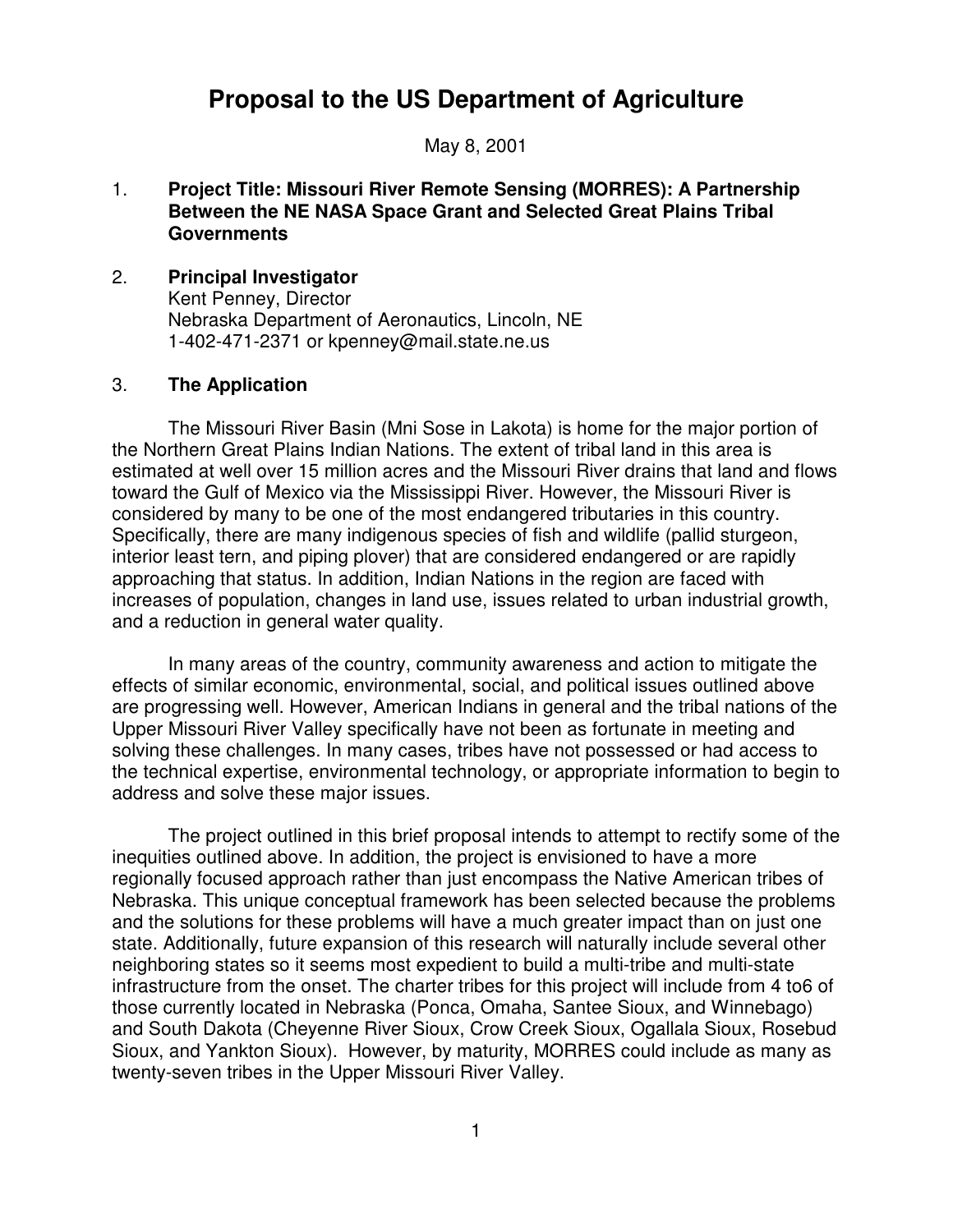### 4. **Information Products from the Application**

The use of remote sensing technology and remote sensing based products have not been heavily used by tribal governments in the past. This proposal represents an effort to incorporate readily available remote sensing based datasets with other geospatial products to produce an operational system to enable tribal leaders to assessing on a current basis the status of their environmental infrastructure. This will involve not only assessing the status of their environmental assets but evaluating problem areas and using geospatial techniques in coming up with workable solutions and maintaining continuous assessment of the status of corrective actions. The primary emphasis for this project will be resource management but depending upon tribal needs may also provide the basis for limited environmental assessment and disaster management.

While each of the tribal governments targeted by this proposal will have different specific concerns in terms of resource management all of them are dependent directly on accurately assessing and maintaining their environmental resources. These resources not only have meaning in a spiritual sense to the tribes but also from the standpoint of providing a major asset for tribal economic development.

Themes:

- 1. Range ecosystem--simple forage production model based on water balance and monitored by AVHRR;
- 2. Climate probabilities in terms of continuous monitoring for potential crop success based on soil type and crop--i.e. drought;
- 3. Tying together range composition and plant communities from SSURGO data with Landsat Land Cover data (used as mask);
- 4. Identification of soils which are highly erodible or subject to saline development with Landsat.

# **Operational Concept**

A vast portion of tribal reservations in the Upper Missouri River Valley consist of farming and grazing lands. In many cases, a good portion of this land is not as productive in number of bushels of grain/product harvested or head of cattle/buffalo sustained. While there are a variety of reasons for this deficiency, it seems very logical that the regular and routine use of geospatial information by this project can greatly enhance these yields. In the past though, such data were not available to tribal governments for their use.

It is also environed that both satellite and aerial remote sensing information can be used to develop better range management, water quality, and land management as well. Specifically, areas of assistance to tribes will be in the form of dissemination of data on soil interpretation, root/zone available water holding capacity, potential corn and soybean yields, and hydrological soil group specifics.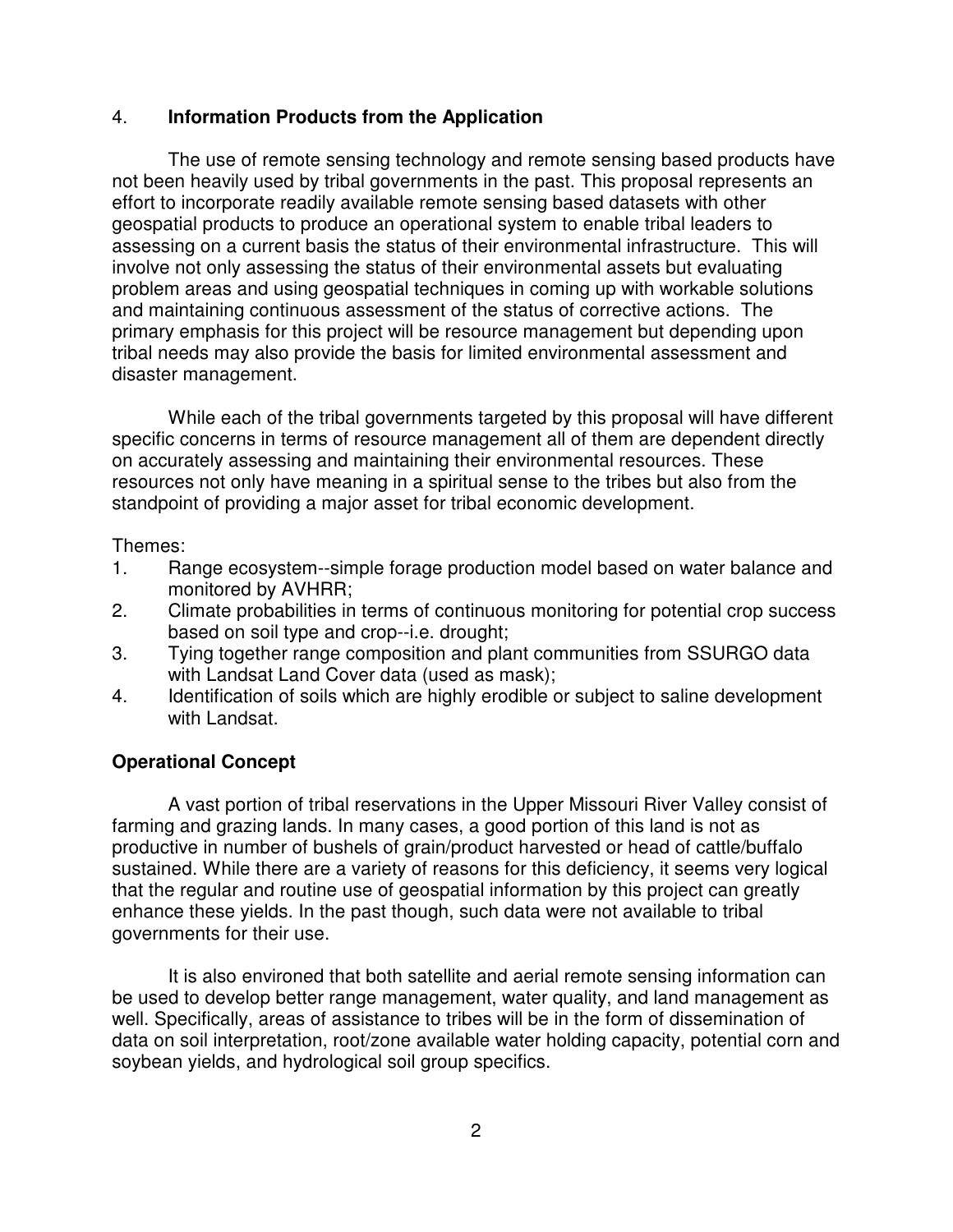The mechanism for the utilization of these data will involve specialists at both the universities involved and on each participating reservation. The geospatial specialist hired for this project will be housed at the University of Nebraska at Omaha (UNO). This person will possibly be a graduate biology or remote sensing student pursuing an advanced degree; the specialist will work closely with remote geospatial decision support experts already in place at both UNO and at the University of Nebraska at Lincoln (UNL). A key responsibility for this person will be to travel to participating tribal locations and train and assist local environmental team members.

A tribal geospatial specialist is also an integral part of the project and there must be one such individual on each participating reservation. This individual may already be in place on several reservations and already acting as an environmental specialist. However, it is believed that this person may need to be trained in the use of remote sensing data and such training is a key component of the initiative. The tribal geospatial specialist will work directly with the tribal government on utilization and dissemination of the remote sensing data.

# 5. **Co-operating Agencies**

- a. Mni Sose Intertribal Water Rights Coalition, INC. Rapid City, SD: This Coalition assist Tribes in the protection of their rights to use Missouri River water, its tributaries, and groundwater located on or near their respective reservations.
- b. The Earth Resources Observation System (EROS) Data Center (EDC), Sioux Falls, SD: EROS is a data management, systems development, and research field center for the US Geological Survey=s National Mapping Center. The EDC is designated as a World Data Center for Remotely Sensed Land Data.
- c. Center for Advanced Land Management Information Tec (CALMIT), University of Nebraska at Lincoln, Lincoln, NE: CALMIT has significant expertise in advanced land management, remote sensing, and automated cartography. The Center regularly distributes remote sensing imagery and geographic information to users.
- d. Remote Sensing Laboratory, University of Nebraska at Omaha, Omaha, NE: Remote sensing experts at UNO. The training of the geospatial specialist will be the responsibility of these experts.
- e. South Dakota Space Grant (SDSG), Rapid City, SD. A Memorandum of Understanding has been signed to work with Nebraska on Tribal educational matters and it is foreseen that understanding will be expanded to include this initiative.

### 6. **Co-Investigator and Staff**

- a. Brent D. Bowen, Ed.D., Professor, University of Nebraska at Omaha
- b. Henry R. Lehrer, Ph.D., Professor, University of Nebraska at Omaha
- c. Jeffrey S. Peake, Ph.D., Professor, University of Nebraska at Omaha
- d. Jim Merchant, Ph.D. Center for Advanced Land Management Information Technology (CALMIT), University of Nebraska-Lincoln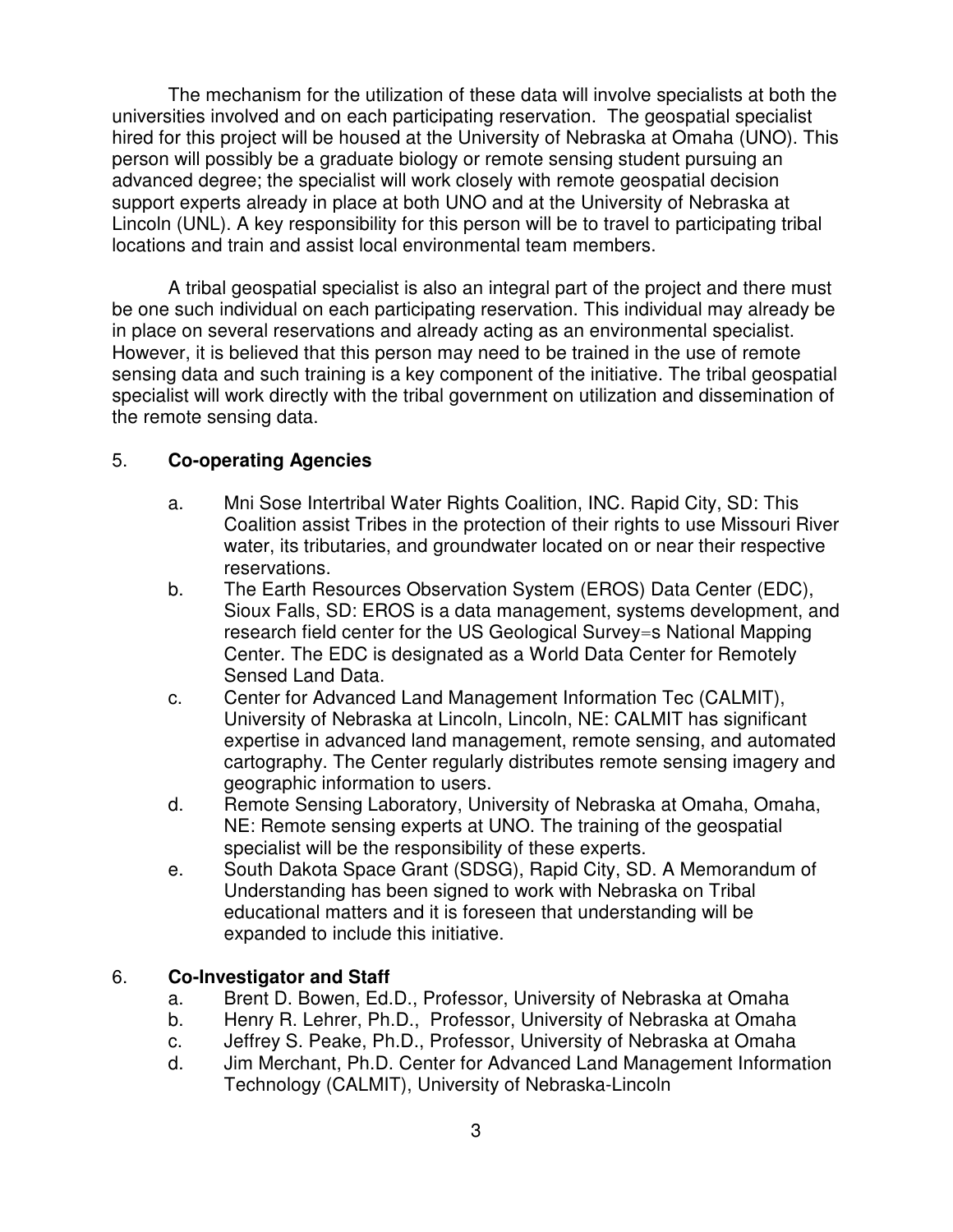- e. Edward Zendajas (Omaha), J.D., Assistant Professor, University of Nebraska at Omaha
- f. Mary Fink, NE NASA Space Grant, University of Nebraska at Omaha

## 7. **Contributions from non-NASA Sources**

Substantial non-NASA contributions are anticipated through this multi-faceted collaborative research project. Each of the participating organizations has indicated a provision of co-funding support. University partners are anticipated to provide the majority of matching funds. The government partners will provide contributions ranging from data supply to personnel involvement. Realizing the substantial fiscal constraints of the Tribal community, co-funding from these partners will likely be in the form of project personnel co-funding.

 Additional value-added support will be provided by the Nebraska Airborne Remote Sensing Facility. This facility was funded by an equipment grant from the National Science Foundation to purchase an aircraft and equipment for applied research and technology data acquisition. Now operational, this facility is co-funded by the State of Nebraska and will provide enhanced data support to the project. Provision for immediate data augmentation and emergency response data needs will be maintained in support of this proposed project.

While not a non-NASA contribution, strong encouragement has been provided by Dr. Julius Dasch, Program Manager, NASA Space Grant and EPSCoR Programs, to direct state-based NASA program funding toward this Broad Agency Announcement. Nebraska and South Dakota have answered this call through the provision of this proposal and will provide direct/indirect funding support to the Tribal partners.

# 8. **NASA Contribution**

The proposed project will take advantage of and benefit from NASA resources, such as data sets, science results, technology innovations, and scientific personnel participation. Although which NASA center(s) will be utilized for this study is(are) still in the conceptualization stage, it would appear that likely participants could be from the Earth Resources Observation System (EROS) Data Center (EDC), Sioux Falls, SD and possibly the NASA Goddard Space Flight Center (GSFC) Biospheric Sciences Branch (Code 923) and Hydrological Sciences Branch (Code 974).

At EROS, the NASA Earth Observing System Data and Information System has one of the world's largest collections of remotely sensed data for land masses. Such data that might be useful for this study includes Landsat 7, archival data sets from ASTER, MODIS, and Terra. At NASA GSFC Biospheric Sciences Branch, various aspects related to terrestrial ecosystems and their interaction with the atmosphere using remote sensing technology are available.